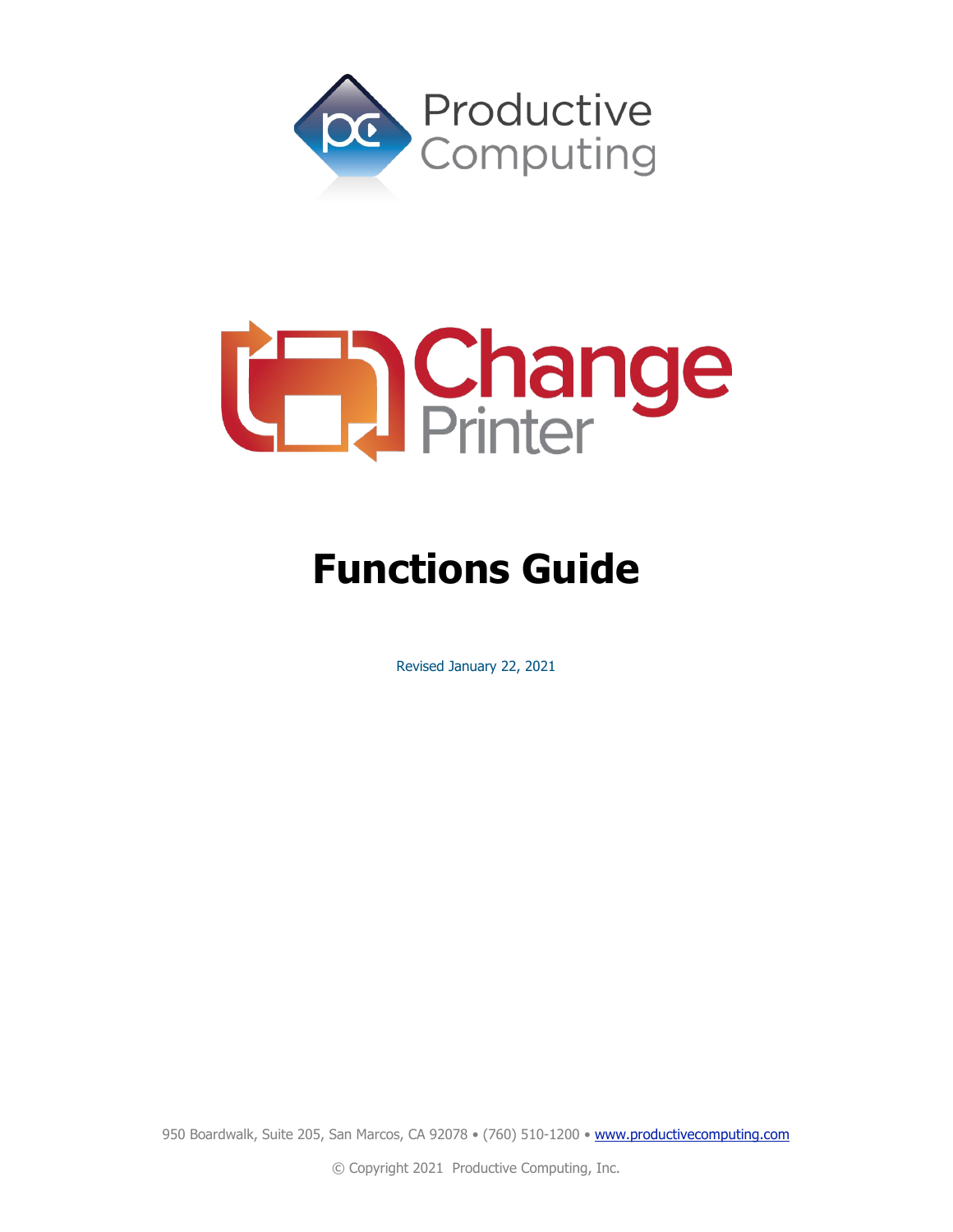### **Table of Contents**

| PCCP_ChangePrinter( PrinterName ; optShowDialog ; optPause ; optCopies ; optSource ; |  |
|--------------------------------------------------------------------------------------|--|
|                                                                                      |  |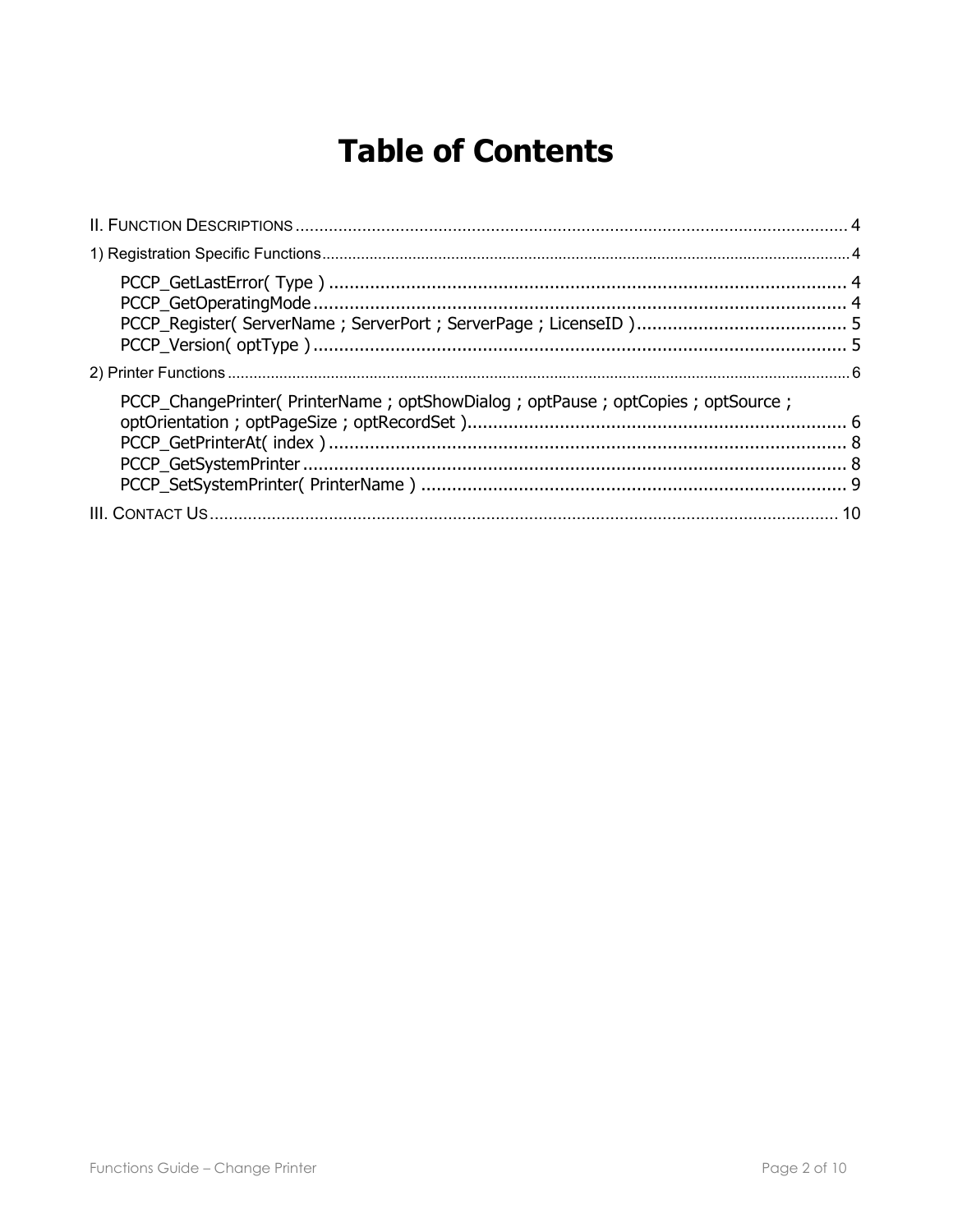#### **I. Introduction**

#### **Description**

The Change Printer plug-in is a simple tool designed to aid in the task of printing records in a FileMaker® Pro database. The plug-in allows for the FileMaker user to design scripts that will dynamically change printing from one printer to another allowing you to set a series of printing attributes. The plug-in also has tools that can identify all printers currently available to a given user and ways to get and set the operating system default printer. These operations are accomplished using FileMaker function calls from within FileMaker calculations. These calculations are generally determined from within FileMaker "SetField" or "If" script steps. This document describes the plug-in functions.

#### **Intended Audience**

FileMaker developers or persons who have knowledge of FileMaker scripting, calculations and relationships as proper use of the plug-in requires that FileMaker integration scripts be created in your FileMaker solution.

#### **Successful Integration Practices:**

- 1) Read the Developer's Guide
- 2) Read the Functions Guide

3) Reverse engineer our FileMaker demo file and review video tutorials Demo and video tutorials:

<https://www.productivecomputing.com/products/change-printer-filemaker-plugin/>

4) Familiarize yourself with printing in FileMaker Pro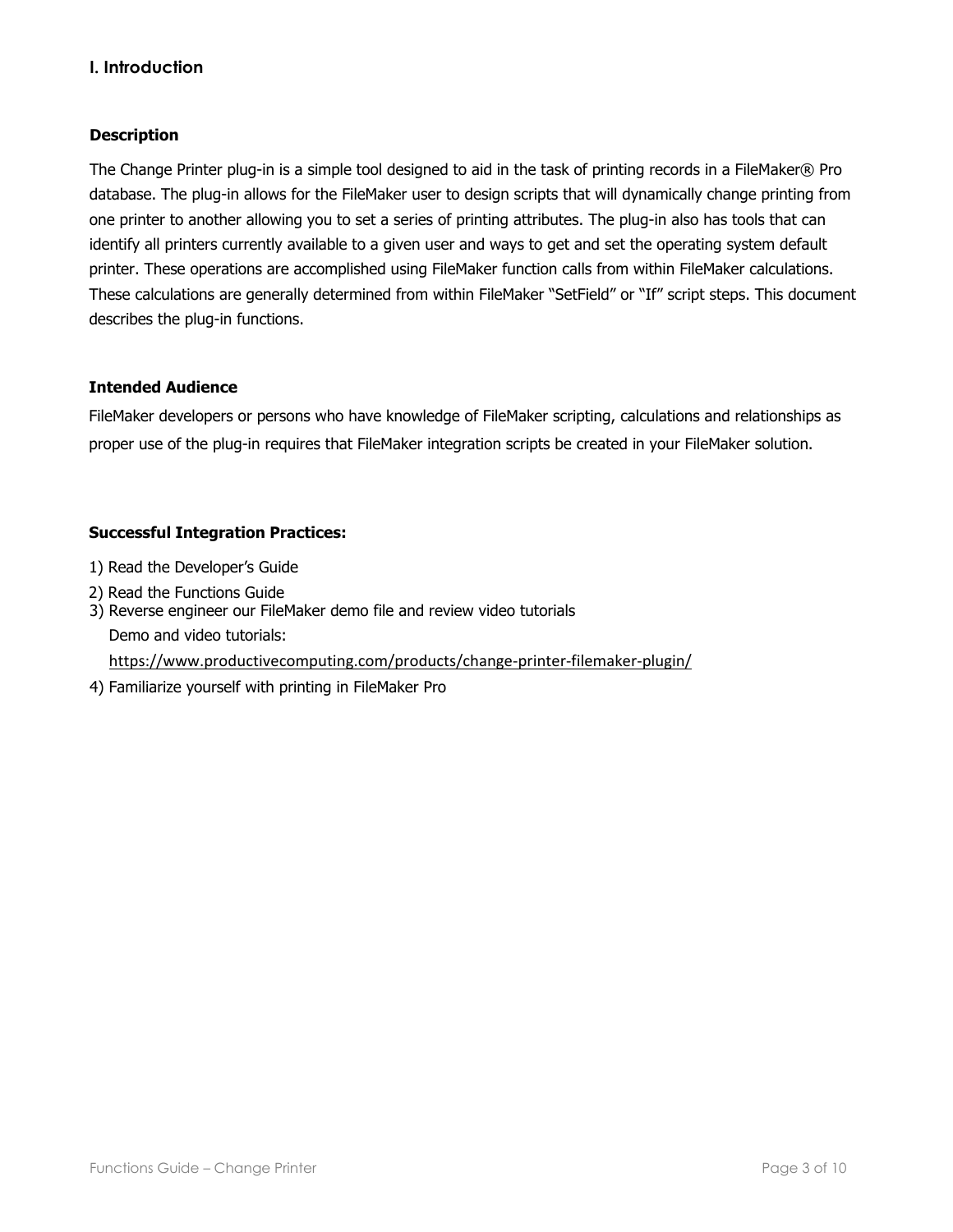#### <span id="page-3-0"></span>**II. Function Descriptions**

<span id="page-3-1"></span>This section describes the functions that are available with the Change Printer plug-in.

#### <span id="page-3-2"></span>**1) Registration Specific Functions**

#### **PCCP\_GetLastError( Type )**

#### **Purpose:**

Returns a textual or numeric description of the last error the plug-in encountered. This gives the developer the option to trap errors as text or a number.

#### **Dependencies:**

Call at least one plug-in function

#### **Parameters:**

| <b>Parameter Name</b> | <b>Purpose</b>                                                      | <b>Values</b> | <b>Default Value</b>      |
|-----------------------|---------------------------------------------------------------------|---------------|---------------------------|
| Type                  | Determines if the result is text Null, Text, Number<br>lor a number |               | If null, default is text. |

#### **Return Values:**

Returns the current error from the last function called.

#### **Notes & Examples:**

Example: PCCP\_GetLastError( "Text") could return "Specified printer not found"

#### <span id="page-3-3"></span>**PCCP\_GetOperatingMode**

#### **Purpose:**

Returns the current operating mode of the plug-in.

#### **Dependencies:**

none

#### **Parameters:**

None

#### **Return Values:**

"DEMO" for demo mode, "LIVE" for live mode, or "UNREGISTERED" for unregistered mode, or "EXPIRED" for expired mode after 2 hour or 30 day timeout.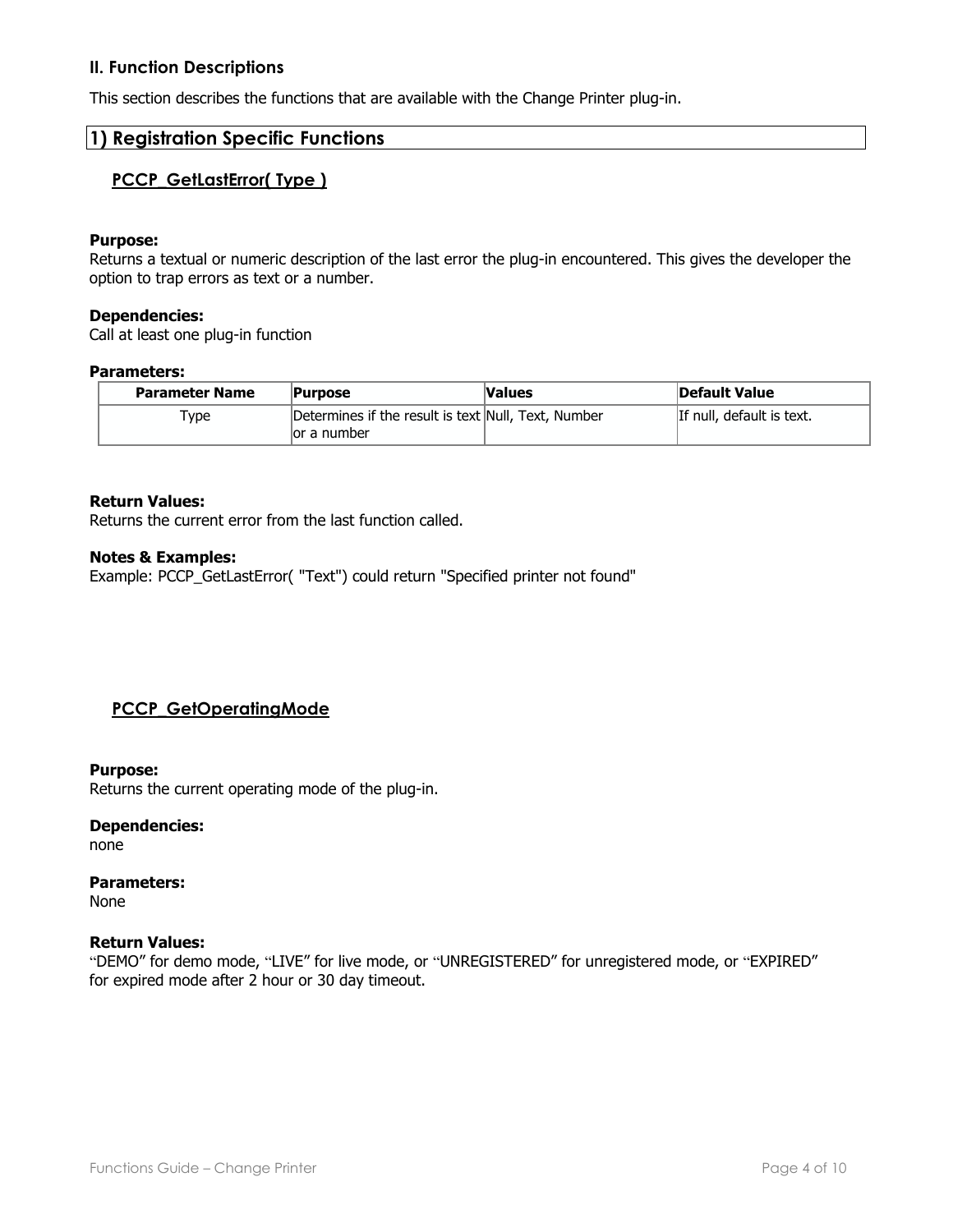#### <span id="page-4-0"></span>**PCCP\_Register( ServerName ; ServerPort ; ServerPage ; LicenseID )**

#### **Purpose:**

This function is used to register the plug-in with Productive Computing. It must be called successfully once per user per machine before the plug-in can be used.

#### **Dependencies:**

none

#### **Parameters:**

| <b>Parameter Name</b> | Purpose                                                                                                                                        | <b>Values</b>                                                                              |
|-----------------------|------------------------------------------------------------------------------------------------------------------------------------------------|--------------------------------------------------------------------------------------------|
| <b>ServerName</b>     | The url of the Productive Computing<br>registration server.                                                                                    | "licensing.productivecomputing.com"                                                        |
| ServerPort            | The port that the registration server is<br>llistening on.                                                                                     | "80"                                                                                       |
| <b>ServerPage</b>     | The path of the registration script.                                                                                                           | "/PCIReg/pcireg.php"                                                                       |
| LicenseID             | Either the demo code ("DEMO-CPS" on<br>Windows or Mac), or the license ID<br>provided by Productive Computing upon<br>purchase of the plug-in. | "your license ID" or "DEMO-CPS"<br>(or "DEMO-CP4" or "DEMO-MC4" if<br>using an older demo) |

#### **Return Values:**

0 for success or !!ERROR!!

#### **Notes & Examples:**

Example: PCCP\_Register("licensing.productivecomputing.com" ; "80" ; "/PCIReg/pcireg.php" ; "12345-1234")

#### <span id="page-4-1"></span>**PCCP\_Version( optType )**

#### **Purpose:**

This function returns the version of the plug-in. The Short version string includes only the version number of the plug-in. For example, "4.0.0.1". The Long includes the name of the plug-in and the version number. For example, "Change Printer 4.0.0.1."

#### **Dependencies:**

none

#### **Parameters:**

| <b>Parameter Name</b> | <b>Purpose</b>                                                          | <b>Values</b>     | Default Value |
|-----------------------|-------------------------------------------------------------------------|-------------------|---------------|
| optType               | selects the long or short<br>format for the returned<br>version string. | "Long" or "Short" | Long          |

#### **Return Values:**

The version string (product name and/or version)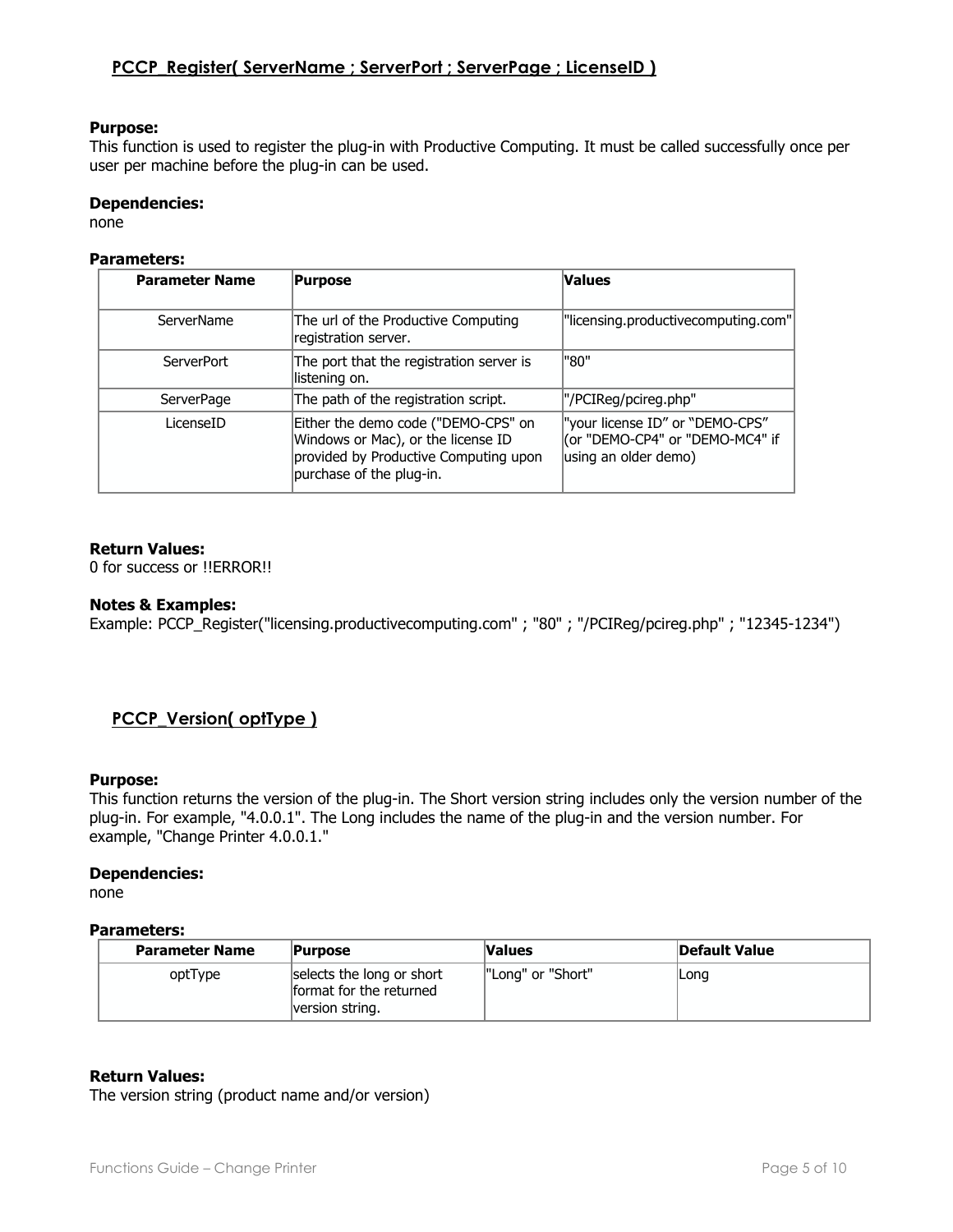#### <span id="page-5-1"></span><span id="page-5-0"></span>**2) Printer Functions**

#### **PCCP\_ChangePrinter( PrinterName ; optShowDialog ; optPause ; optCopies ; optSource ; optOrientation ; optPageSize ; optRecordSet )**

#### **Purpose:**

This function allows a script to print from any printer selected by name and also provide a set of attributes to that print job through a series of optional parameters. This function changes the printer and optional attributes that the next Print[] script step will print to. Proper usage is to call the PCCP\_ChangePrinter function, then immediately after call the Print [] script step.

#### **Dependencies:**

none

#### **Parameters:**

| <b>Parameter Name Purpose</b> |                                                                                                                                                                                                                                                                                                                                                                                                                                                   | <b>Values</b>                                                                                                                  | <b>Default Value</b>                                                 |
|-------------------------------|---------------------------------------------------------------------------------------------------------------------------------------------------------------------------------------------------------------------------------------------------------------------------------------------------------------------------------------------------------------------------------------------------------------------------------------------------|--------------------------------------------------------------------------------------------------------------------------------|----------------------------------------------------------------------|
| PrinterName                   | This is the name of the desired printer.                                                                                                                                                                                                                                                                                                                                                                                                          | The exact string value of<br>the printer in the FileMaker<br>print dialog                                                      |                                                                      |
| optShowDialog                 | This parameter determines whether the print job will<br>proceed immediately after the function call, or if it<br>will present the user with the standard print dialog<br>before proceeding.<br>*If the optShowDlg is set to "1," then the function<br>requires the user to press "OK" in the print dialog<br>and does not automatically dismiss the Print dialog<br>displayed by FileMaker. The function quits after<br>setting the printer name. | 0 for "False" OR 1 for<br>"True"                                                                                               | 0 or "False"                                                         |
|                               | *If the optShowDlg is set to "0," then the function<br>does NOT require the user to press "OK" in the print<br>dialog as the function "presses" the print button<br>before quitting. Please note that the user will briefly<br>see the print dialog displayed by FileMaker.                                                                                                                                                                       |                                                                                                                                |                                                                      |
| optPause                      | This parameter allows the user to determine how<br>long the print dialog will be displayed before the print to pause with the dialog<br>job proceeds. This parameter only has meaning if the showing. ex: $1500 = 1.5$<br>optShowDialog parameter is set to 0.                                                                                                                                                                                    | The number of milliseconds 0<br>seconds                                                                                        |                                                                      |
| optCopies                     | This parameter determines the number of copies the<br>job will print.                                                                                                                                                                                                                                                                                                                                                                             | $ 1 - n$ , n being the number<br>of copies you want to print                                                                   | Default number of<br>copies in the Print[]<br>step or dialog         |
| optSource                     | This parameter determines which source tray the<br>paper will come from on the printer.                                                                                                                                                                                                                                                                                                                                                           | The exact string value of<br>the print source tray as<br>shown in the print dialog<br>such as "Auto Select" or<br>"Tray1" etc. | Default printer tray<br>in the Print <sup>[]</sup> step or<br>dialog |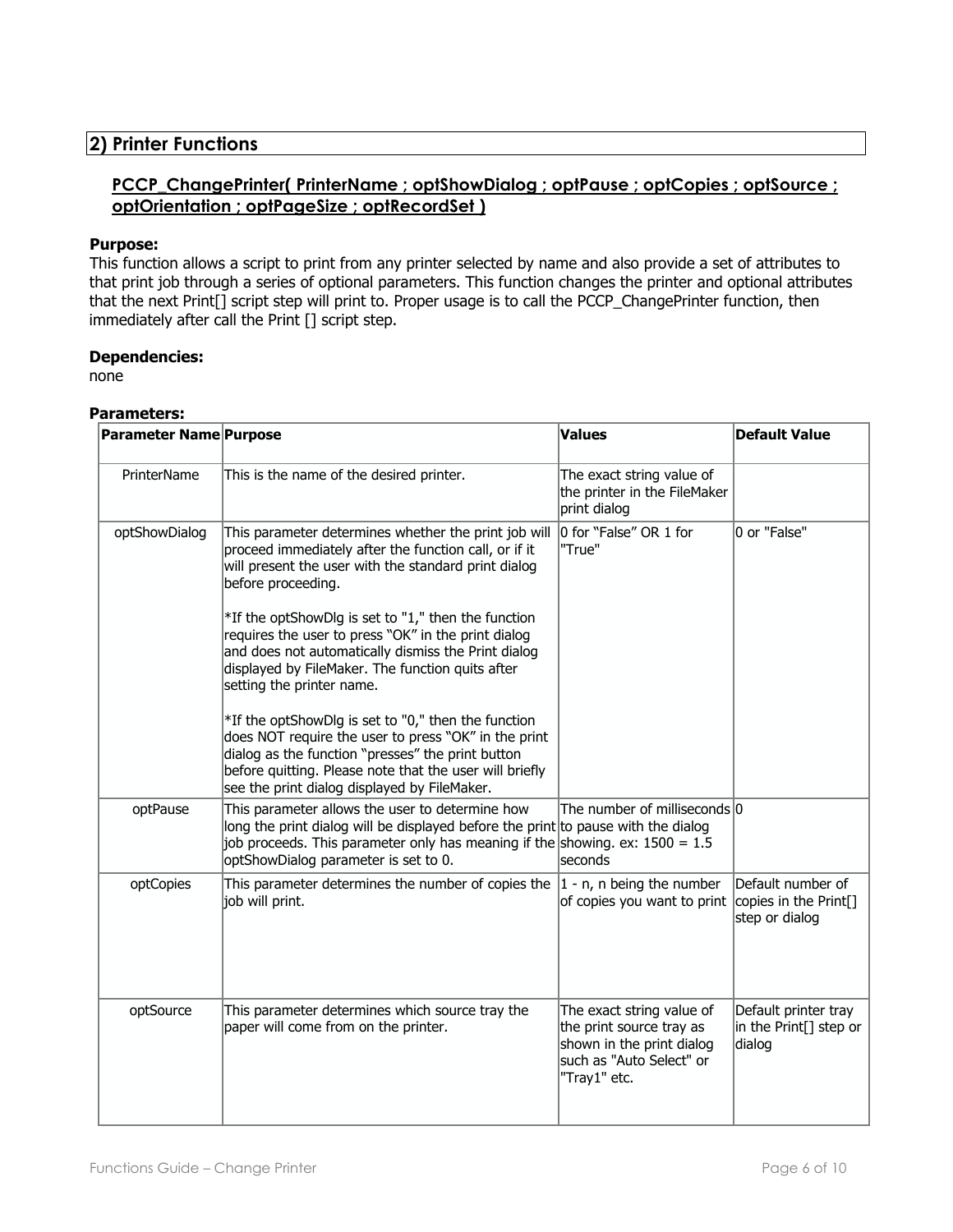| optOrientation | This parameter determines the orientation of the<br>page that prints. 0 represents portrait and 1<br>represents landscape. Note: This parameter is not an<br>option on the Mac, however, on a Mac you can use<br>the FileMaker "Print Setup" script step to select the<br>lorientation. | $0$ or $1$                                                                                                                              | Default page<br>lorientation in the<br>Print[] step or dialog     |
|----------------|-----------------------------------------------------------------------------------------------------------------------------------------------------------------------------------------------------------------------------------------------------------------------------------------|-----------------------------------------------------------------------------------------------------------------------------------------|-------------------------------------------------------------------|
| optPageSize    | This parameter determines the page size to format<br>the print page to.                                                                                                                                                                                                                 | The exact string value of<br>the page size as shown in<br>the print dialog, such as<br>"US Letter", "A4", or<br>"Legal".                | Default page size in<br>the Print <sup>[]</sup> step or<br>dialog |
| optRecordSet   | This parameter determines the set of records to<br>print, such as all records in the found set or just the<br>lcurrent record.                                                                                                                                                          | "Found" for all records in<br>the found set / records<br>currently being browsed,<br>"Current" for just the<br>currently opened record. | Default record set in<br> the Print[] step or<br>dialog           |

#### **Return Values:**

0 for success or !!ERROR!!

#### **Notes:**

PCCP\_ChangePrinter( "Brother Printer Bull Pen" ; 0 ; 1000 ; 3 ; "Tray 1" ; 0 ; "Letter" ; "Current" )

Leaving an optional parameter as blank ("" or omitted from the parameter list) will default that setting to the setting as set in the Print[] script step.

#### **Examples:**

PCCP ChangePrinter( "Brother Printer Bull Pen" ; 0 ; 1000 ; 1 ; "" ; "" ; "" ; "" )

- Will print one copy to the Brother Printer Bull Pen printer, using the default tray, orientation, page size, and record set as defined in the FileMaker Print dialog.

PCCP\_ChangePrinter( "Brother Printer Bull Pen" ; 0 ; 1000 ; 1 ) - Will achieve the same results as the example above.

<span id="page-6-0"></span>PCCP\_ChangePrinter( "Brother Printer Bull Pen" ; 0 ; 1000 ; 1 ; "" ; 1 ; "" ; "Found" ) - Will print one copy to the Brother Printer Bull Pen printer, using the default tray and page size, but set the orientation to Landscape (on Windows) and print all records that are currently being browsed (found set).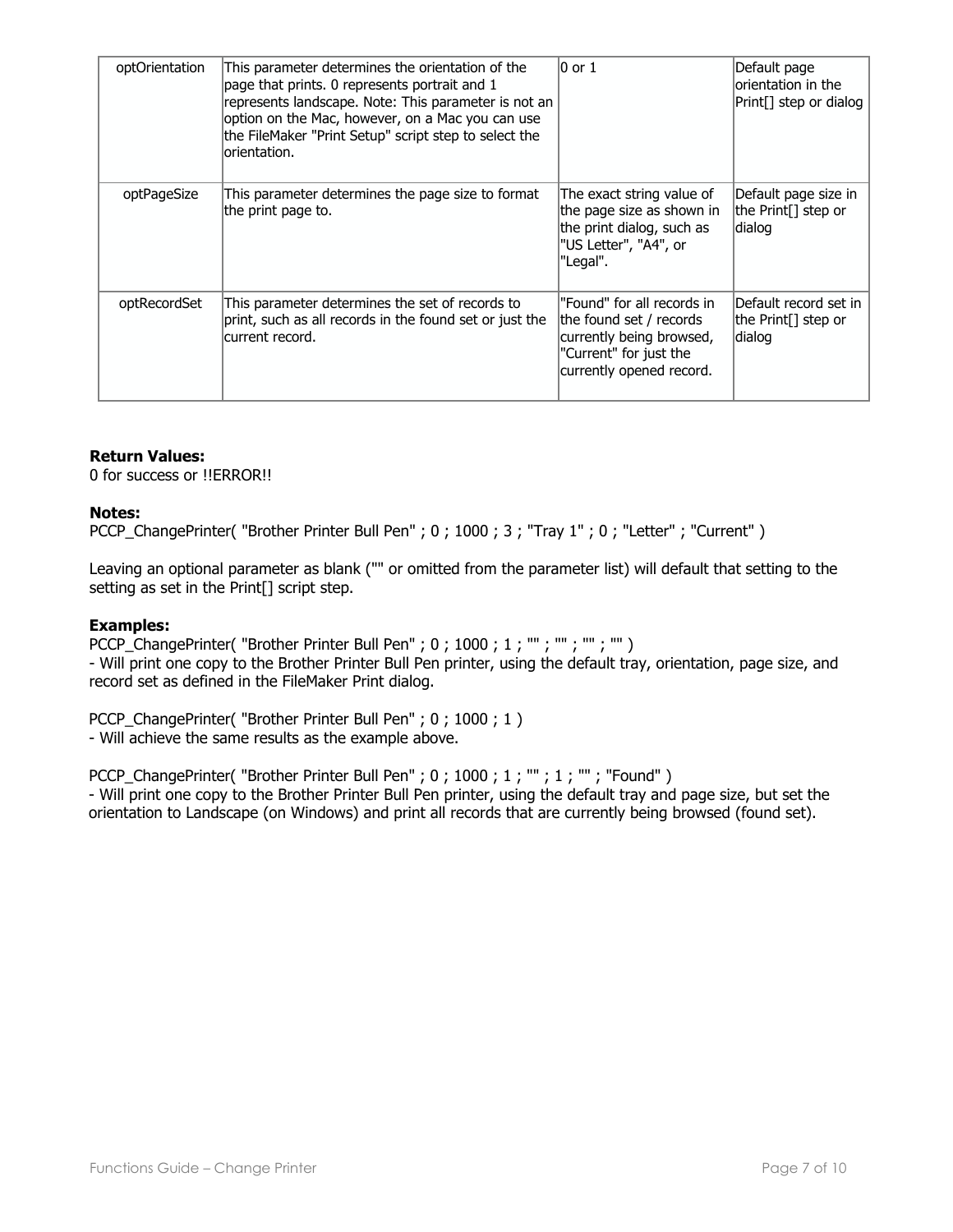#### **PCCP\_GetPrinterAt( index )**

#### **Purpose:**

This function returns the name of a printer. This name can be used in the PCCP\_ChangePrinter and PCCP\_SetSystemPrinter functions.

#### **Dependencies:**

none

#### **Parameters:**

| <b>Parameter Name</b> | <b>Purpose</b> | <b>Values</b>                                                       | <b>Default Value</b> |
|-----------------------|----------------|---------------------------------------------------------------------|----------------------|
| index                 |                | The 1 based index of the<br>desired printer name to be<br>returned. |                      |

#### **Return Values:**

The printer name at the index or !!ERROR!!

#### <span id="page-7-0"></span>**PCCP\_GetSystemPrinter**

#### **Purpose:**

This function returns the name of the printer that is the default printer in the 'Print' dialog.

#### **Dependencies:**

none

#### **Parameters:** None

#### **Return Values:**

<span id="page-7-1"></span>The name of the printer or !!ERROR!!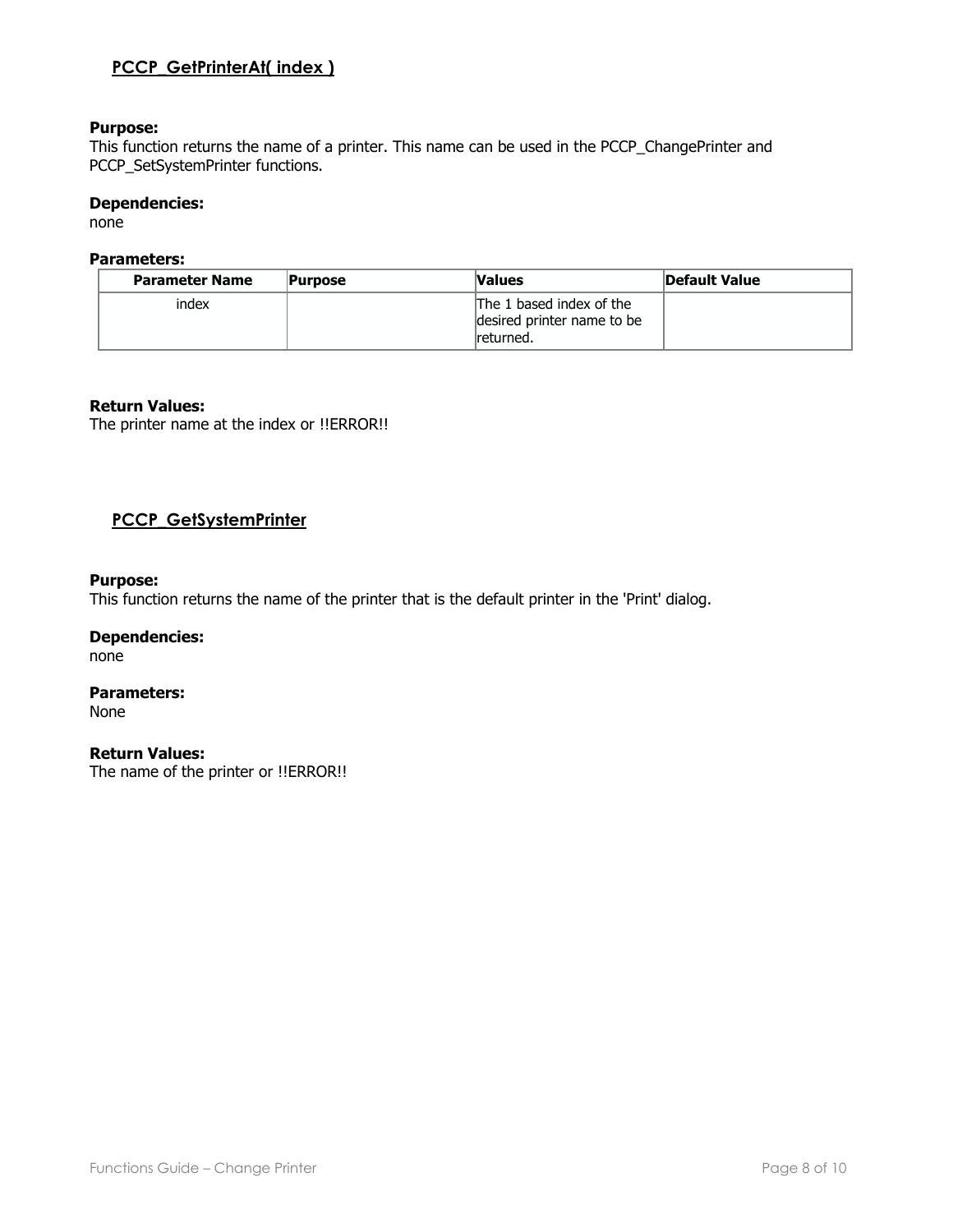#### **PCCP\_SetSystemPrinter( PrinterName )**

#### **Purpose:**

This function sets the name of the printer that is the default printer in the 'Print' dialog.

#### **Dependencies:**

none

#### **Parameters:**

| <b>Parameter Name</b> | <b>Purpose</b>                         | <b>Values</b>     | Default Value |
|-----------------------|----------------------------------------|-------------------|---------------|
| PrinterName           | Specify the desired default<br>printer | some printer name |               |

#### **Return Values:**

0 for success or !!ERROR!!